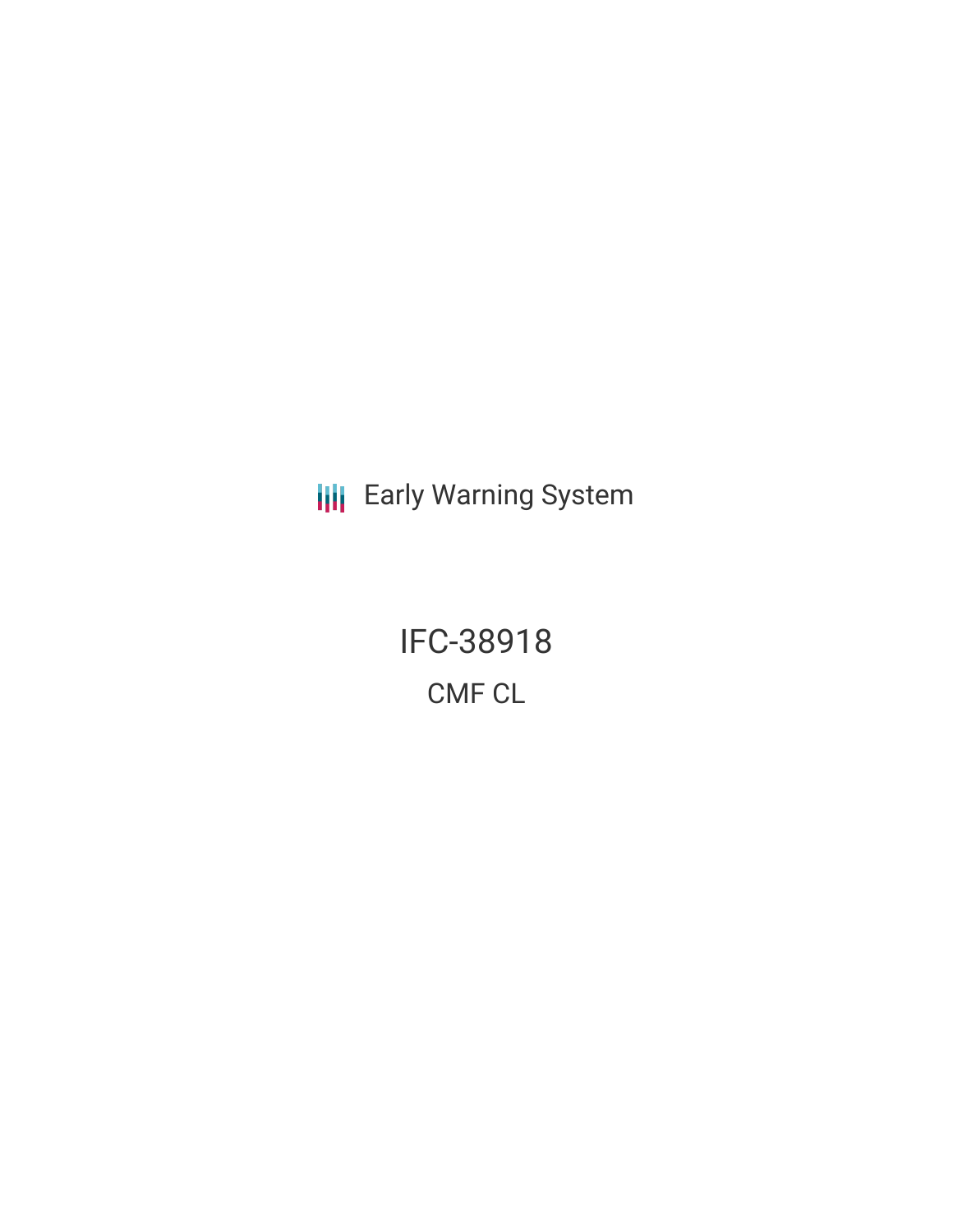## **Quick Facts**

| <b>Countries</b>               | Argentina                               |
|--------------------------------|-----------------------------------------|
| <b>Financial Institutions</b>  | International Finance Corporation (IFC) |
| <b>Status</b>                  | Active                                  |
| <b>Bank Risk Rating</b>        | FI                                      |
| <b>Voting Date</b>             | 2017-02-20                              |
| <b>Borrower</b>                | BANCO CMF S.A.                          |
| <b>Ring Fence</b>              | Small & Medium Enterprises              |
| <b>Investment Amount (USD)</b> | $$40.00$ million                        |
|                                |                                         |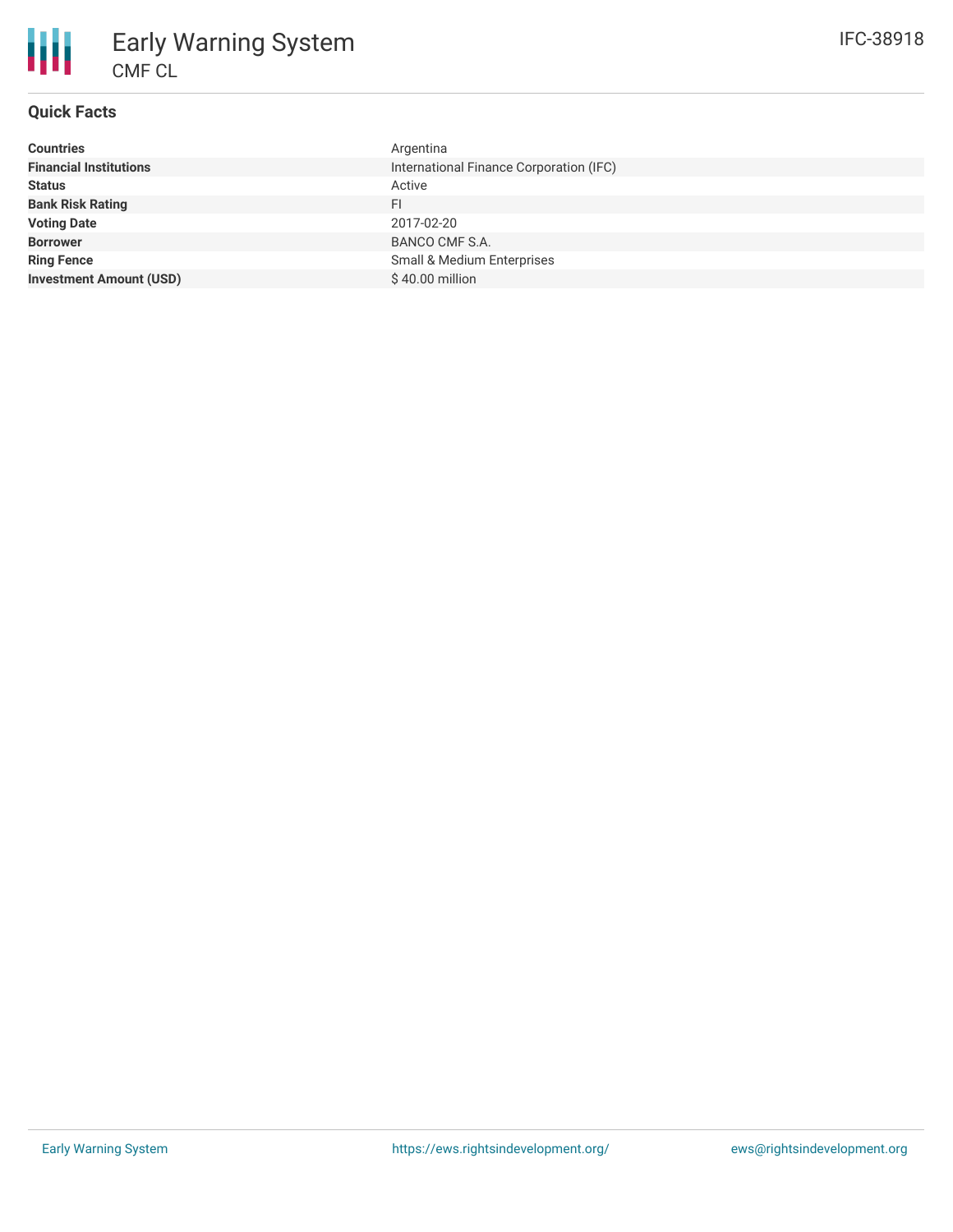

### **Project Description**

The proposed project (the "Project") consists of an up to US\$40 million facility to Banco CMF S.A. (the "Bank" or "CMF"), to be structured in up to three subsequent commitments: (i) one commitment for up to US\$10 million ("Loan #1") with a 12-month bullet repayment, to be committed within 2 months of IFC Board Approval; (ii) another commitment for up to US\$15 million ("Loan #2") with an 18-month bullet repayment, to be committed within 16 months of IFC Board Approval, only after full repayment of Loan #1; and (iii) a final commitment for up to US\$15 million ("Loan #3") with an 18-month bullet repayment, to be committed within 36 months of IFC Board Approval, only after full repayment of Loan #2.

CMF is a wholesale bank in Argentina focused on providing high value services to small and medium enterprise ("SME") clients. In line with its personalized offering and its niche commercial strategy, as of September 2016, the Bank ranked 33rd in terms of deposits, with a market share of 0.31%, and 32nd in terms of loans, with a market share of 0.34%.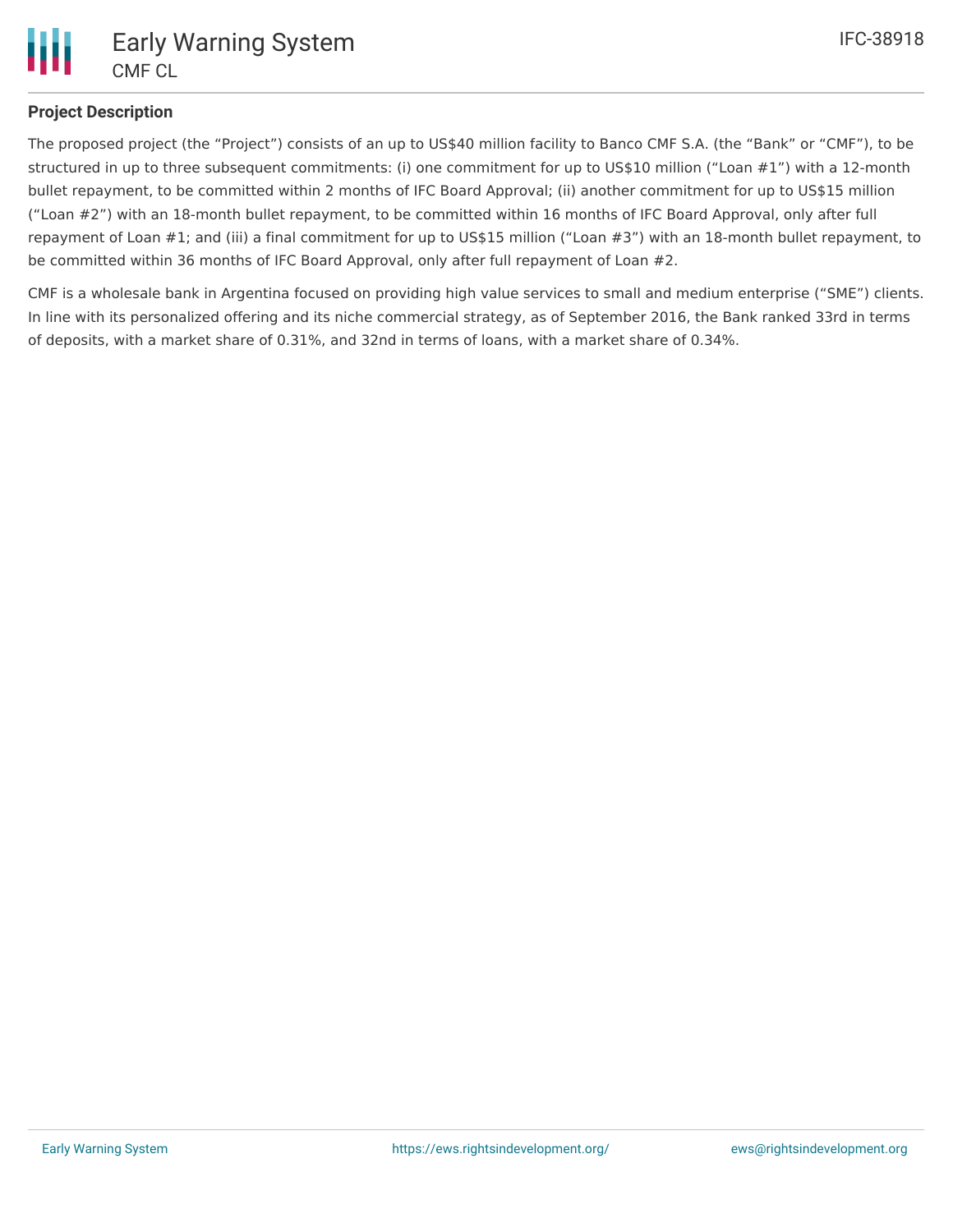

### **People Affected By This Project**

By funding a well-run and profitable private sector niche bank, the Project will support increased banking penetration and access to financial services for small and medium sized business in Argentina, where the credit to gross domestic product ("GDP") ratio is below the regional average for Latin America and lower than its peers (including Brazil). In addition, improving access to finance for SMEs will contribute to increase job creation in the country.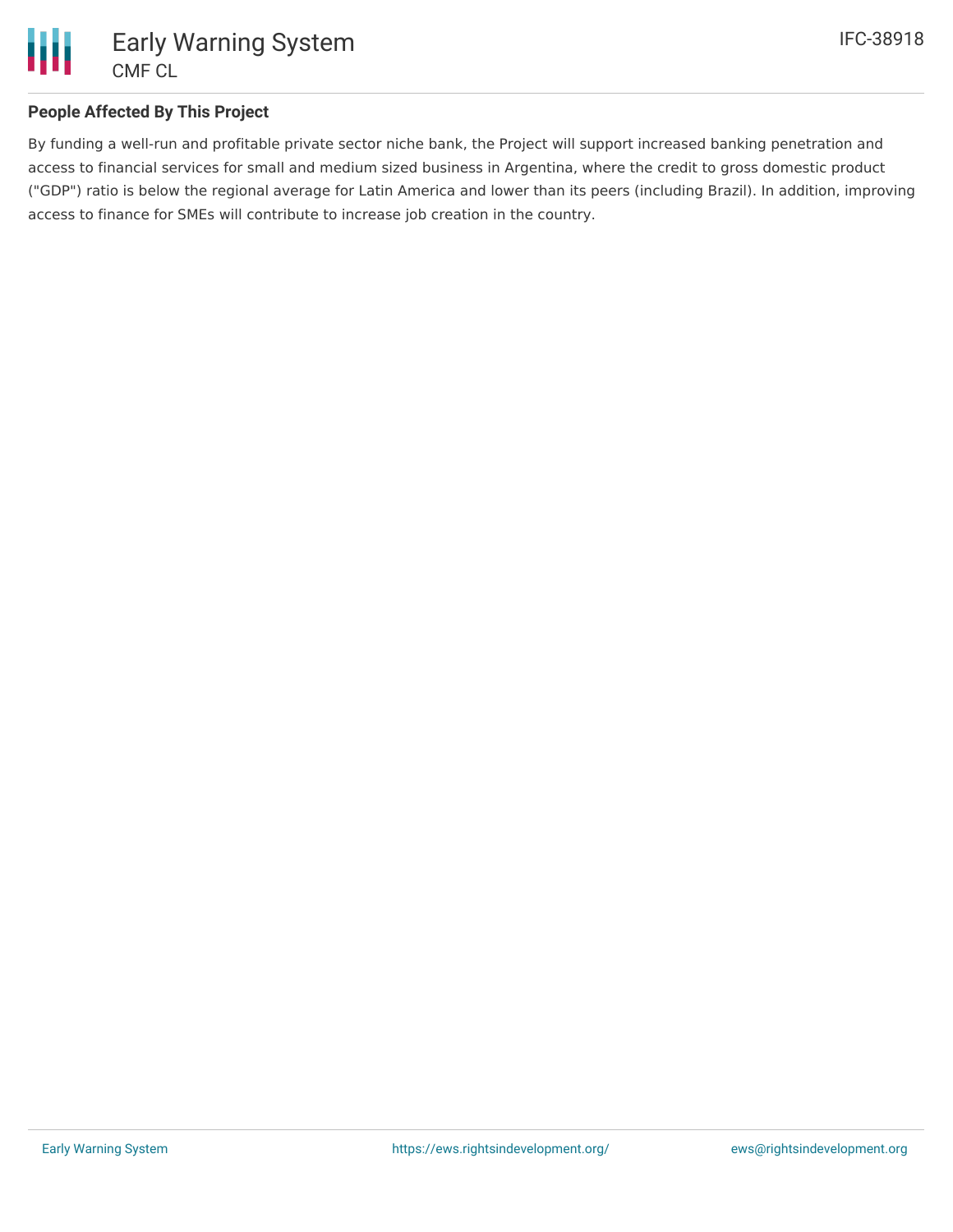# **Investment Description**

• International Finance Corporation (IFC)

# **Financial Intermediary**

Financial Intermediary: A commercial bank or financial institution that receives funds from a development bank. A financial intermediary then lends these funds to their clients (private actors) in the form of loans, bonds, guarantees and equity shares. Financial intermediaries include insurance, pension and equity funds. The direct financial relationship is between the development bank and the financial intermediary.

- [Banco](file:///actor/808/) CMF S.A. (Financial Intermediary)
- [Banco](file:///actor/808/) CMF S.A. (Financial Intermediary) **is owned by** [Banco](file:///actor/3581/) CMF (Parent Company)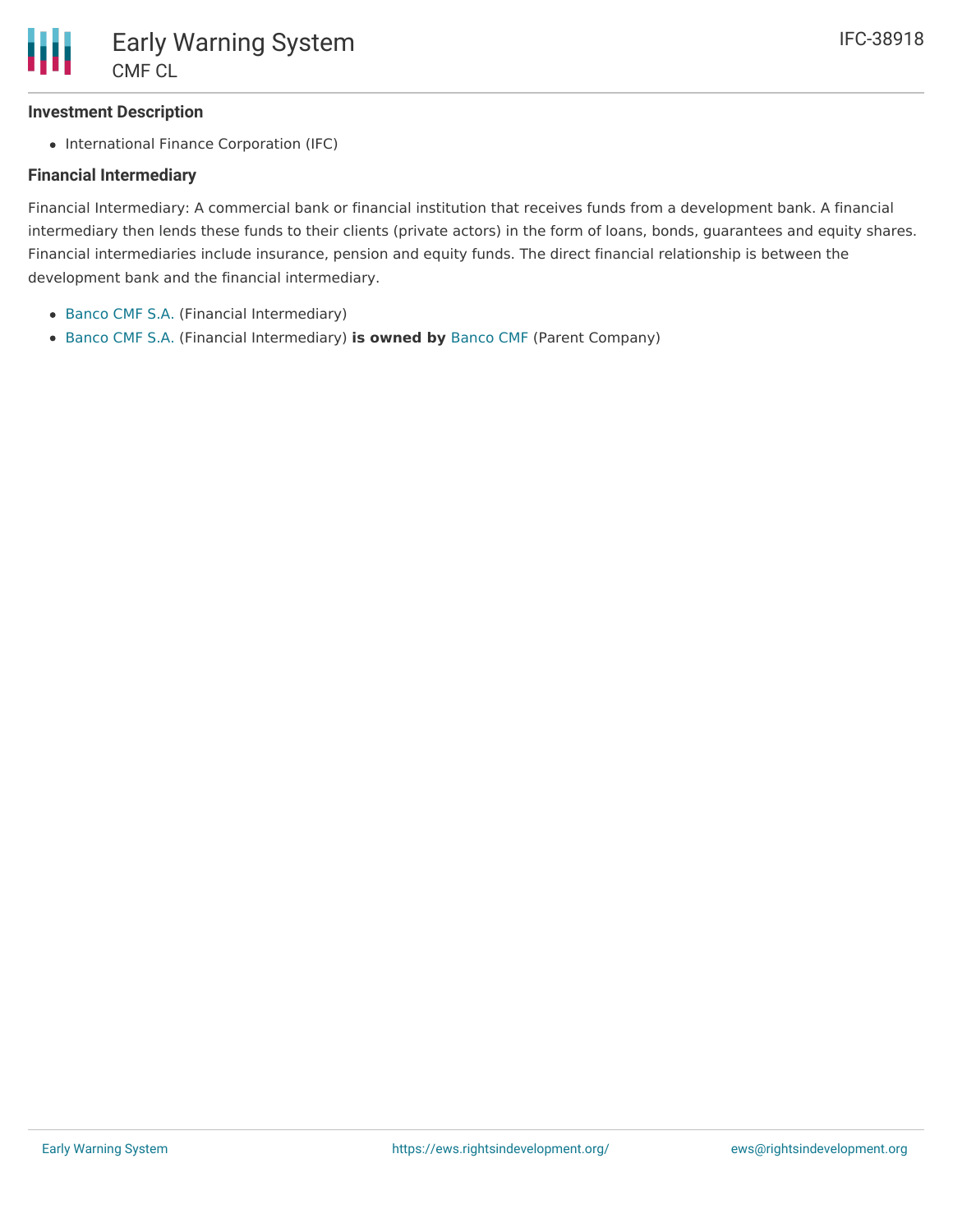### **Private Actor Relationship**

There is often limited information publicly available about what development banks are funding through financial intermediaries. In 2021, the Early Warning System partnered with Oxfam International to incorporate information on high-risk projects being funded by financial intermediaries receiving funding from the International Finance Corporation (IFC) and the Dutch Development Bank (FMO).

The information listed below describes the relationship between the different private actors linked to high-risk sectors and subprojects of IFC and FMO's financial intermediary investments and/or the financial intermediary's parent companies made from 2017 through 2020, including any associated ring fences.

The database, however, does not explicitly or implicitly imply that IFC or FMO have material exposure to or are contractually or legally accountable to the sub-projects financed by their financial intermediaries or the financial intermediary's parent companies. It only shows a seemingly financial relationship among the different private actors, the financial intermediaries, and IFC or FMO.

#### **Private Actors Description**

Banco CMF S.A., a wholesale banking institution, provides financial services to large and mid-sized companies in Argentina.